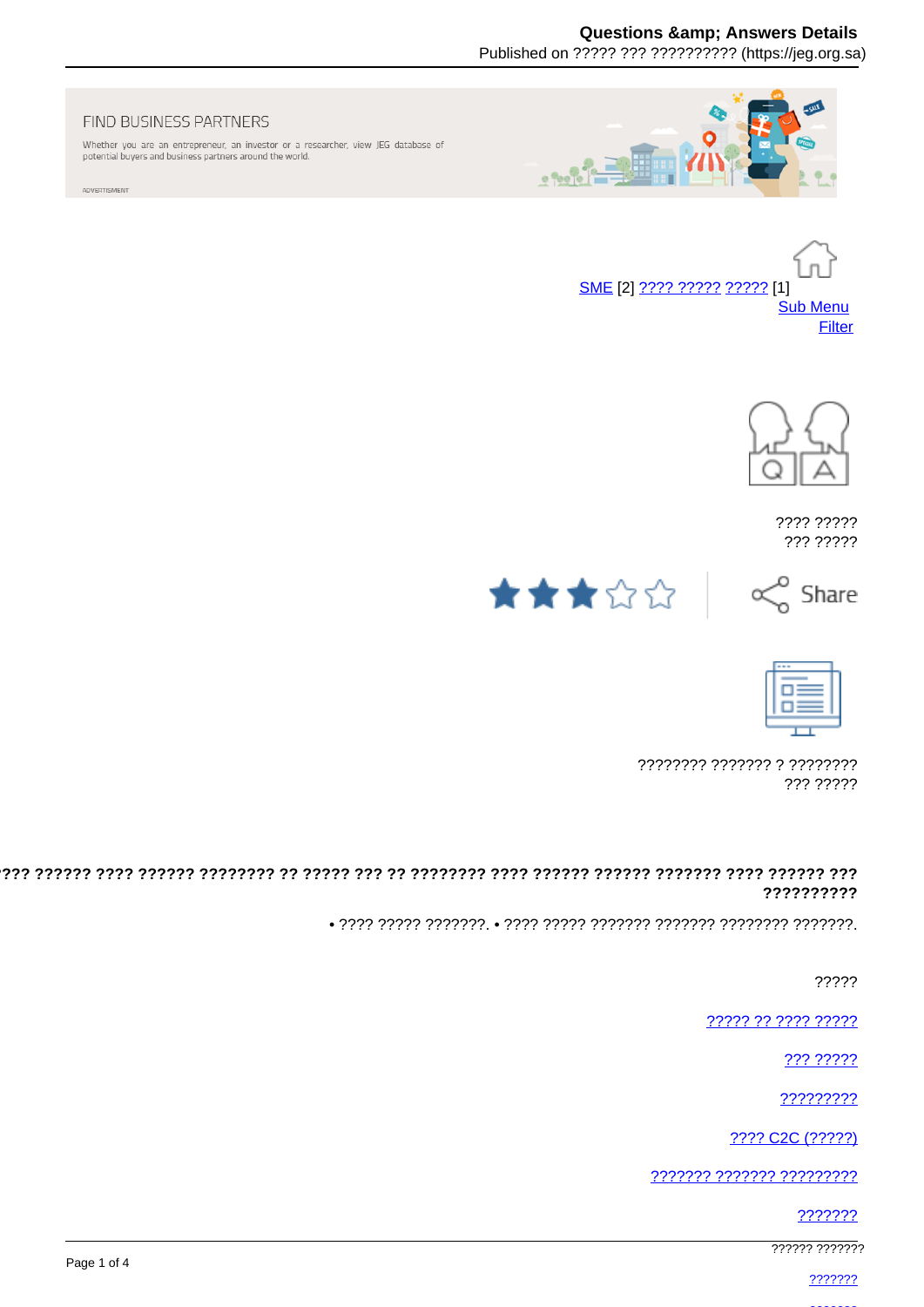$???? ???????$ 

????? ???????

???????

<u> ???? ????? ????????? ???????</u>

???????? ?????????

????????? (?????)

????? ????????

?????? ????????

????????

2222 2222 222 (22222)

?????? ???????

2222 2222222

?????

77777 777777 77777 77777 7777

77777 7777 7777777

77777 777777 777777 7777777

????? ????????? ????????

77777 77777 77777777

????? ????????? ???????

????? ???????? ???????

?????

???? ?????

???? ???

?????

??????? ??????????

<u> ????????? ??????????</u>

?????? ???????

777777 7777777

2222222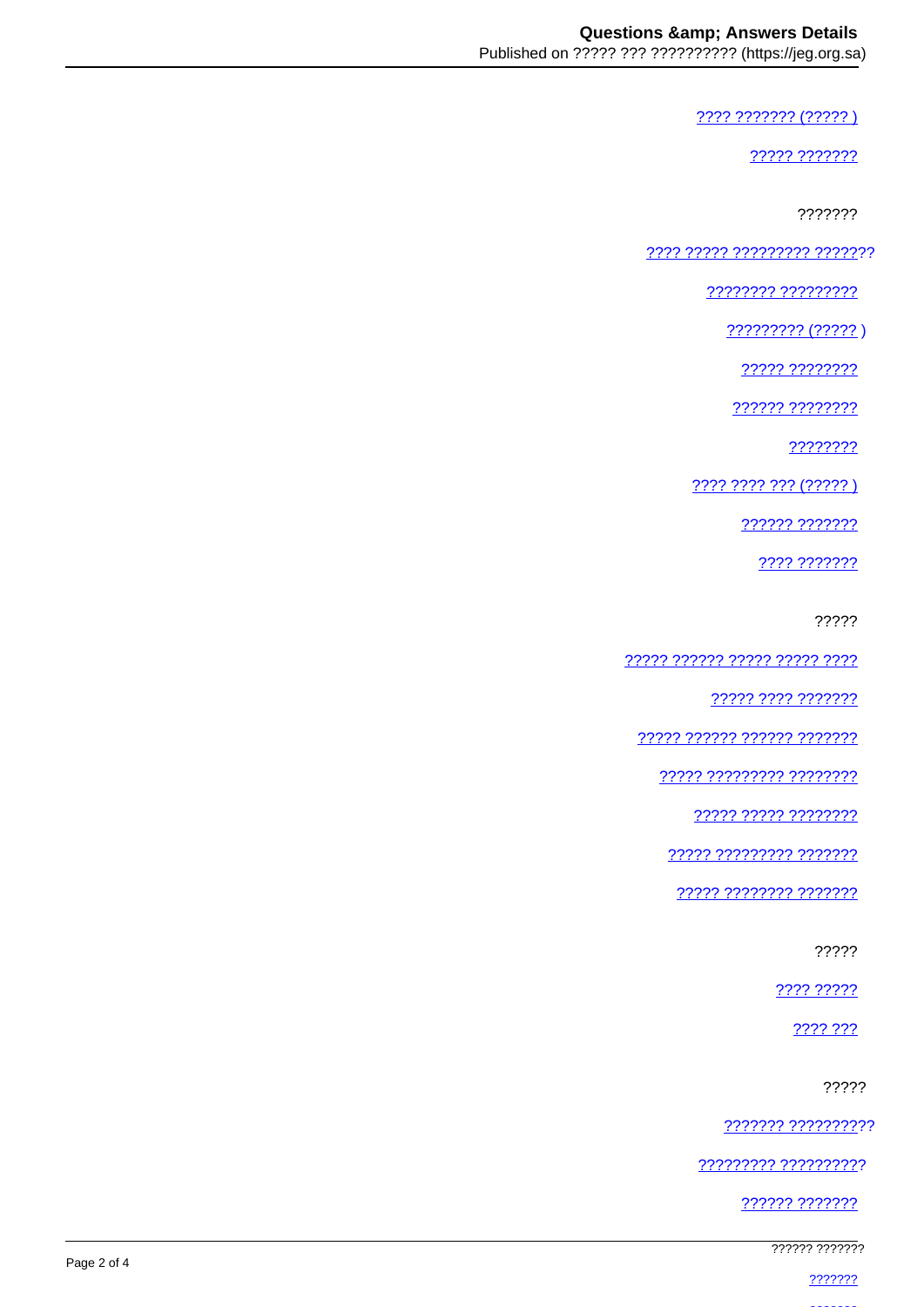????? ????????

222222 22222222

????? ?????

????? ???????

<u> ?????? ?????????</u>

??????

English

???????

?? ???????

22.222

???????

???????

22222 22222222

?????? ????????

???? ?????????



???? ?????? ?????? © 2018 ????? ??? ??????????

777777 7777777

2222222